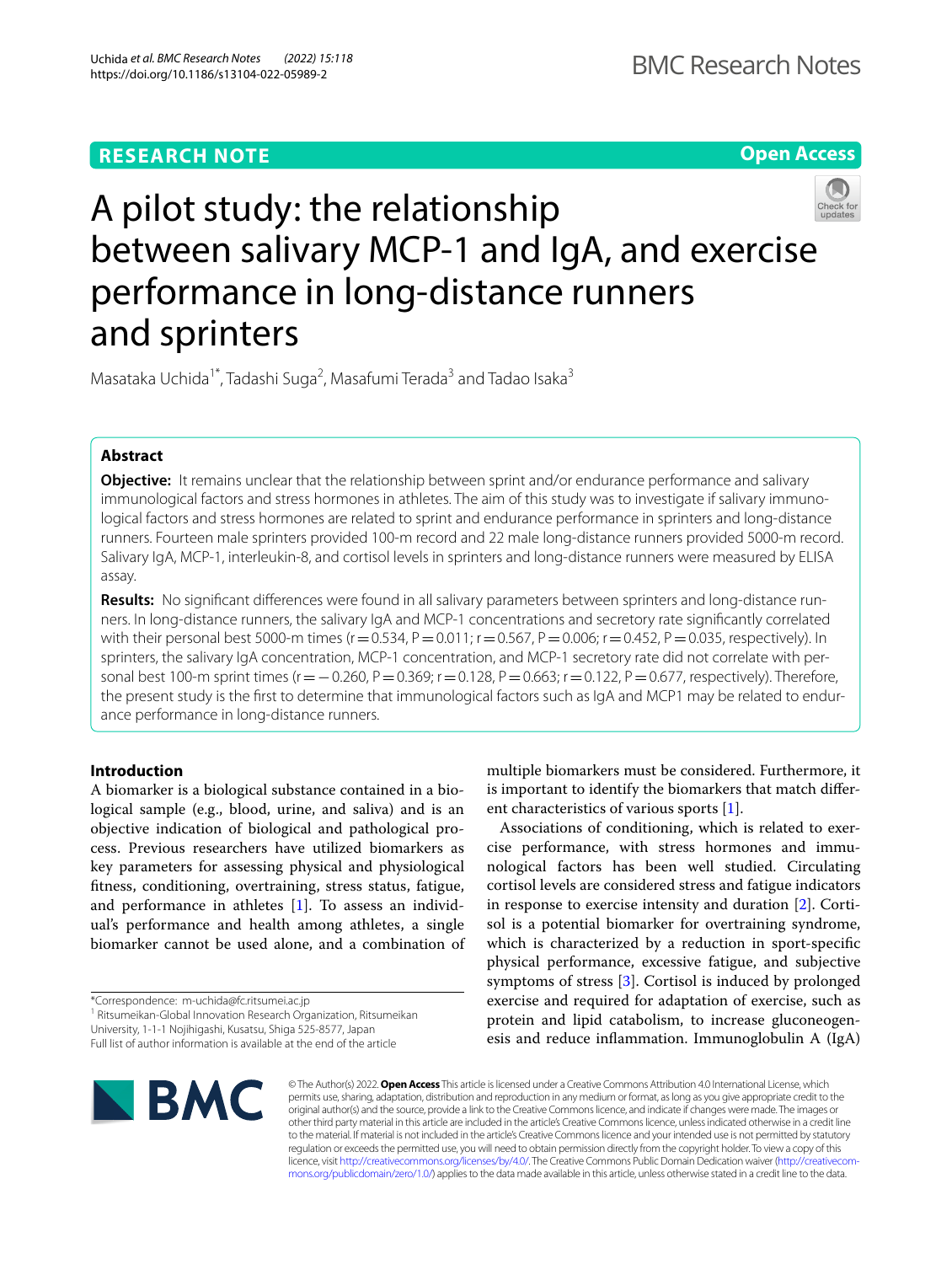is the main immunological factor in external secretions for protective efects against pathogen infections. Salivary IgA production is reduced by strenuous exercise [\[4](#page-4-3)]. Salivary IgA levels progressively decrease in swimmers during periods of intensifed training [\[5](#page-4-4)]. Previous study reported that serum interleukin-8 (IL-8) levels after the race are strongly and negatively correlated with the time taken to fnish the marathon in marathon runners presenting with exercise-induced bronchoconstriction [[6\]](#page-4-5). A previous study has suggested that the amount of change in salivary monocyte chemotactic protein 1 (MCP-1) and proinfammatory markers (e.g., IL-8) following high-intensity sprint tasks may be associated with lower drop jump and squat jump performance [[7\]](#page-4-6). Investigators of the previous study speculated that the secretion of MCP-1 from damaged skeletal muscles in response to exercise may signifcantly contribute to reductions in muscular function. Therefore, each of the aforementioned markers may predict performance in athlete.

Saliva sampling is a useful method for the assessment of stress hormones and immunological parameters in response to exercise [\[8](#page-4-7)]. Compared to blood sampling, which is typical method for assessment of stress hormones and immunological parameters, salivary sampling is a convenient noninvasive method suitable for continuous collection [\[9](#page-4-8), [10](#page-4-9)]. Salivary biomarkers have been proven as useful tools in sports science research [[11\]](#page-4-10). Previous study showed that salivary IgA levels were inversely correlated with the greater number of infection cases in swimmers, and salivary IgA levels during a competitive season could predict the number of infection cases in the elite swimmers [[5](#page-4-4)]. While the relationship between salivary biomarkers and physical conditioning in athletes has been well studied  $[11]$ , the relationship between salivary biomarkers and exercise performance in athletes is unclear.

In track and feld, performance for sprinting and longdistance running is associated with multiple factors, such as morphological and genetic factors, muscle functional parameters, and muscle mechanical properties [[12](#page-4-11)[–15](#page-4-12)]. However, the contribution of saliva immunological factors and stress hormone to athletic performance in competitive sprinters and endurance runners is currently unknown. Therefore, this study aimed to determine if salivary immunological factors and stress hormones are related to sprinting and endurance performance in collegiate sprinters and long-distance runners. The physiological factors, which interact as determinants of athletic performance, are typically diferent between sprinters and endurance runners. Thus, we hypothesized that the associations of athletic performance with saliva immunological factors and stress hormone would difer between sprinters and long-distance runners.

# **Main text**

# **Methods**

Fourteen well-trained male sprinters and twenty-two well-trained male long-distance runners participated in this study. Sprinters' personal best 100-m sprint times ranged from 10.37 to 11.78 s (11.13 $\pm$ 0.36 s). Long-distance runners' personal best 5000-m times ranged from 843 to 936 s  $(880.40 \pm 27.61 \text{ s})$ . All participants were informed of the experimental procedures and provided written consent to participate in the study. This study was approved by the Ethics Committee of Ritsumeikan University (BKC-IRB-2017-009).

All athletes were instructed not to eat or drink fuids other than water for at least 12 h prior to the measurement. The athletes came to the laboratory without breakfast. Before collection of saliva samples, heights and body mass were measured. These measurements were taken during pre-season. Participants were asked to consume 250 ml or more of water after waking up.

Saliva samples were collected between 8:00 and 10:00 a.m. Athletes completely rinsed their mouths with distilled water (for 30 s, three times) and then rested for at least 10 min, and saliva production was stimulated by chewing a sterile sponge (Salivette; Sarstedt Inc., Germany) at a frequency of 60 times per minute. Saliva samples were centrifuged (3000 rpm, 15 min, 4 °C). After measurement of the sample volume, saliva samples were stored at −80 °C until enzyme-linked immunosorbent assays (ELISA) were performed.

Salivary S-IgA (Bethyl, MN, USA), cortisol (SALIMET-RICS, CA, USA), MCP-1, and IL-8 (R&D Systems, MN, USA) concentrations were measured using a commercial ELISA kit. Saliva samples were centrifuged for 1 min at 10,000 rpm prior to measurement. Salivary parameters secretory rates were calculated by multiplying each salivary parameter's absolute concentration by the saliva flow rate  $\text{(ml/min)}$ .

Data are presented as mean $\pm$ standard deviation. A separate unpaired t-test was used to compare dependent variables between sprinters and long-distance runners. The relationship between salivary parameters and personal best 100-m sprint time and/or personal best 5000-m time in sprinters and long-distance runners were examined using Pearson's product-moment correlation coefficient. The statistical significance level was set at  $p < 0.05$ . All statistical analyses were conducted using IBM SPSS software (version 27.0; International Business Machines Corp., USA).

## **Results**

The physical characteristics and salivary parameters of the sprinters and long-distance runners are listed in Table [1.](#page-2-0) Body height, body mass, and body mass index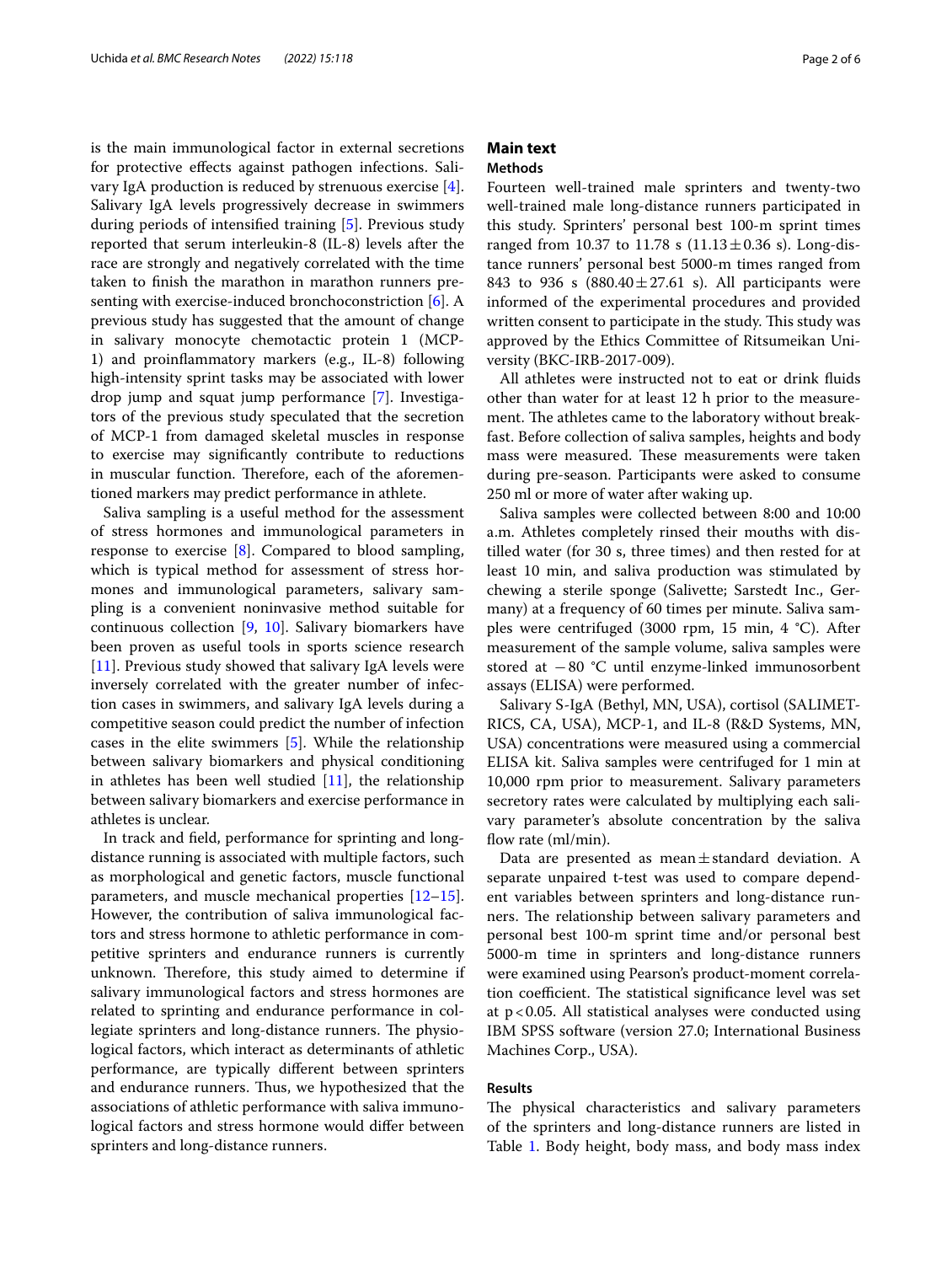<span id="page-2-0"></span>**Table 1** Physical characteristics and salivary parameter

|                                     | Sprinter<br>$(n=14)$ | Long-distance runner<br>$(n=22)$ |
|-------------------------------------|----------------------|----------------------------------|
| Age                                 | $20.8 \pm 0.8$       | $20.5 \pm 0.1$                   |
| Body height, cm                     | $177.47 \pm 5.57$    | $171.15 \pm 4.36*$               |
| Body weight, kg                     | $68.40 \pm 5.10$     | $58.10 \pm 4.42*$                |
| BMI,                                | $21.70 \pm 1.22$     | $19.81 \pm 0.96*$                |
| Salivary volume, ml                 | $1.48 + 0.44$        | $1.08 + 0.26*$                   |
| Cortisol, mg/dl                     | $0.14 \pm 0.08$      | $0.13 + 0.07$                    |
| lgA, mg/ml                          | 93.44 ± 43.69        | $98.20 \pm 50.56$                |
| MCP-1, pg/ml                        | $345.02 \pm 341.15$  | $334.10 \pm 284.03$              |
| $IL-8$ , pg/ml                      | $87.07 + 96.71$      | $145.26 + 182.48$                |
| Cortisol secretory rate, ng/<br>min | $7.29 + 1.84$        | $1.43 \pm 0.73$                  |
| lgA secretory rate, mg/min          | $134.49 + 64.22$     | $105.65 \pm 55.33$               |
| MCP1 secretory rate, pg/min         | $516.87 \pm 502.42$  | $354.05 \pm 293.39$              |
| IL8 secretory rate, pg/min          | $87.07 \pm 96.72$    | $145.26 \pm 182.48$              |

Values are means + standard deviation. IgA: immunoglobulin A: MCP-1: monocyte chemotactic protein 1; IL-8: interleukin-8; BMI: body mass index  $*$ p < 0.05 vs. sprinter

were signifcantly higher in sprinters than in long-distance runners.

Salivary volume was signifcantly higher in sprinters than in long-distance runners. None of the salivary

parameters signifcantly difered between sprinters and long-distance runners.

The salivary S-IgA concentration in long-distance runners signifcantly correlated with their personal best 5000-m times, with a positive correlation  $(r=0.534,$  $P=0.011$  $P=0.011$  $P=0.011$ ; Fig. 1), but not salivary S-IgA secretory rate  $(r=0.324, P=0.141)$ . Moreover, the salivary MCP-1 concentration and secretory rate in long-distance runners signifcantly correlated with their personal best 5000-m times, with a positive correlation (MCP-1 concentration:  $r = 0.567$ ,  $P = 0.006$ ; MCP-1 secretory rate:  $r = 0.452$ ,  $P = 0.035$ ; Fig. [1\)](#page-2-1).

The salivary S-IgA concentration, MCP-1 concentration, and MCP-1 secretory rate in sprinters did not correlate with their personal best 100-m sprint times (S-IgA concentration:  $r = -0.260$ ,  $P = 0.369$ ; MCP-1 concentration:  $r = 0.128$ ,  $P = 0.663$ ; MCP-1 secretory rate:  $r = 0.122$ ,  $P=0.677$ ; Fig. [1\)](#page-2-1). Furthermore, Salivary cortisol levels and IL-8 levels in long-distance runners did not correlate with their personal best 5000-m times (cortisol concentration:  $r = 0.163$ ,  $P = 0.469$ ; cortisol secretory rate:  $r = -0.074$ , P=0.743; IL-8 concentration:  $r = 0.290$ , P=0.190; IL-8 secretory rate:  $r=0.229$ , P=0.304), but not personal best 100-m sprint times (cortisol concentration:  $r = -0.212$ ,  $P = 0.468$ ; cortisol secretory rate: r=−0.251, P=0.387; IL-8 concentration: r=−0.384,



<span id="page-2-1"></span>MCP-1 concentration. **C**, **F** Show correlation between performance outcomes and salivary MCP-1 secretory rate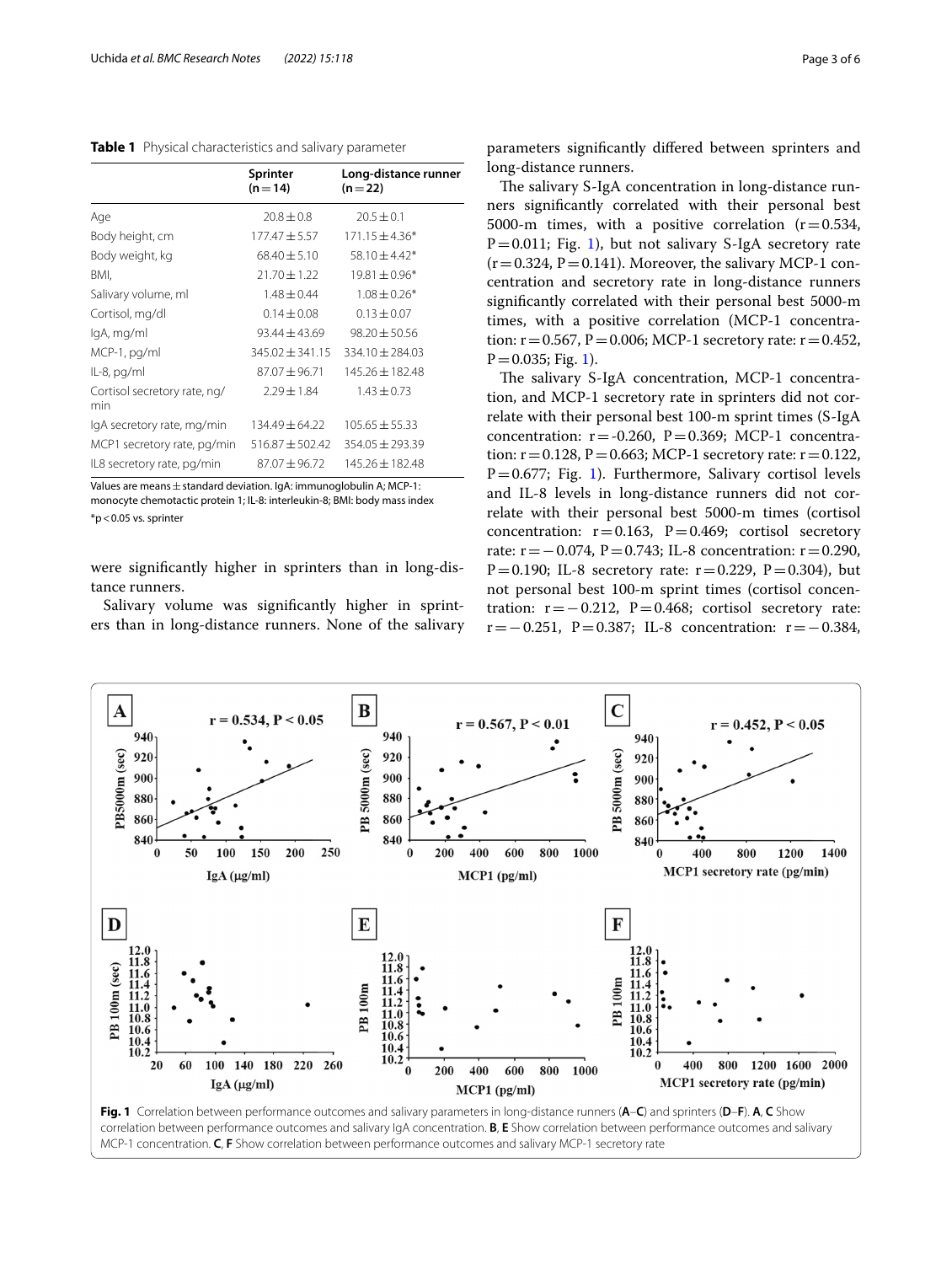P=0.175; IL-8 secretory rate: r=−0.481, P=0.082) in sprinters.

# **Discussion**

In this study, we demonstrated that salivary immunological parameters and stress hormones did not difer signifcantly between sprinters and long-distance runners. We further demonstrated that salivary IgA concentration, salivary MCP-1 concentration, and secretory rate positively correlated with personal best 5000-m times in long-distance runners. In sprinters, salivary immunological parameters and stress hormones were not correlated with sprint performance. Therefore, these findings suggest that salivary IgA and MCP-1 levels might be associated with endurance performance in long-distance runners.

To the best of our knowledge, this frs study to report salivary IgA concentration positively correlated with the personal best 5000-m times in long-distance runners. Previous research observed reductions in salivary IgA concentration after ultramarathon race in well-trained runners [\[16](#page-4-13)], while another investigation reported that changes in salivary IgA concentration did not contribute to running distances during a game in football players [[17](#page-4-14)]. Our results of salivary IgA levels and endurance performance would seem to contradict the fndings of the previous study [[17\]](#page-4-14). A potential explanation of differences in results between their work and the current study may be the diferences in characteristics of sport. The associations between sprint performance and salivary IgA levels have not been previously investigated. This is the first study to identify the potential associations between sprint performance and salivary IgA levels. This study indicate salivary IgA concentration may contribute to personal best 100-m times in sprinters. Previous investigation has reported that salivary IgA concentration is transiently reduced by moderate intensity aerobic exercise [[18\]](#page-4-15). However, high intensity interval exercise does not reduce salivary IgA concentration  $[19]$  $[19]$ . It is possible that the diference in the responsiveness of salivary IgA levels to exercise is related to the diference in the contribution of salivary IgA to performance between long-distance runners and sprinters. While the present study provided novel data to confrm the associations between salivary IgA levels and athletic performance, further research is needed to explore efects of diference in the characteristics of the sport on salivary IgA levels.

In this study, salivary MCP-1 concentration and secretory rate were associated with endurance performances, such as positive correlation with personal best 5000-m times, in long-distance runners. Previous study has reported that circulating MCP-1 concentrations were increased by aerobic moderate-intensity training [\[20](#page-4-17)]. Additionally, end-systolic wall stress (ESWS) negatively correlated with peak oxygen uptake in adult subjects with systemic right ventricles [\[21](#page-4-18)], plasma MCP-1 levels positively correlated with ESWS in adult subjects with dilated cardiomyopathy [\[22](#page-4-19)]. MCP-1 level may be involved in cardiac function associated with  $VO<sub>2</sub>$ , potentially indicating that MCP-1 level may contribute to endurance performance. There are no studies that have observed the relationship between sprint performance and MCP-1. In this study, there was no relationship between sprint performance and salivary MCP-1 levels in sprinters. Whereas, previous study has reported that circulating MCP-1 concentrations did not change after high-intensity interval training or sprint intensity training [\[20,](#page-4-17) [23](#page-5-0)]. Findings from these previous studies and our results indicate that changes in basal salivary MCP-1 levels may reflect endurance performance in long-distance runners, although more studies are needed to better understand the role of MCP-1 in exercise performance in long-distance runners.

In conclusion, the present study demonstrated that lower levels of basal salivary IgA and MCP-1 were related to higher endurance performance in long-distance runners. To the best of our knowledge, this pilot study provides evidence that, in addition to physiological and morphological factors, immunological factors such as salivary IgA and MCP-1 may play an important role in the superior endurance performance of long-distance runners. From a clinical perspective, information from the present study may help in recognizing individual conditions and predicting physical performance in athletes. In addition, our fndings indicate that the relationship between salivary immunological biomarkers and physical performance may be infuenced by diferences in characteristics of sports in track and feld athletes. Furthermore, as these biomarkers have potentials to infuence performance, they could be utilized to identify individual fatigue, stress, and health status, which may be useful in developing match strategies and practice plans. Therefore, information from the present study can be further utilized in basic knowledge of biomarkers for optimal training/conditioning programs and for improving outcomes in long-distance runners.

# **Limitation**

Because the salivary IgA and MCP-1 levels did not difer between sprinters and long-distance runners, we could not provide clear data to support our hypothesis that athletes with higher endurance performance have lower salivary IgA and MCP-1 levels. To test our hypotheses, further studies are needed to examine the relationship between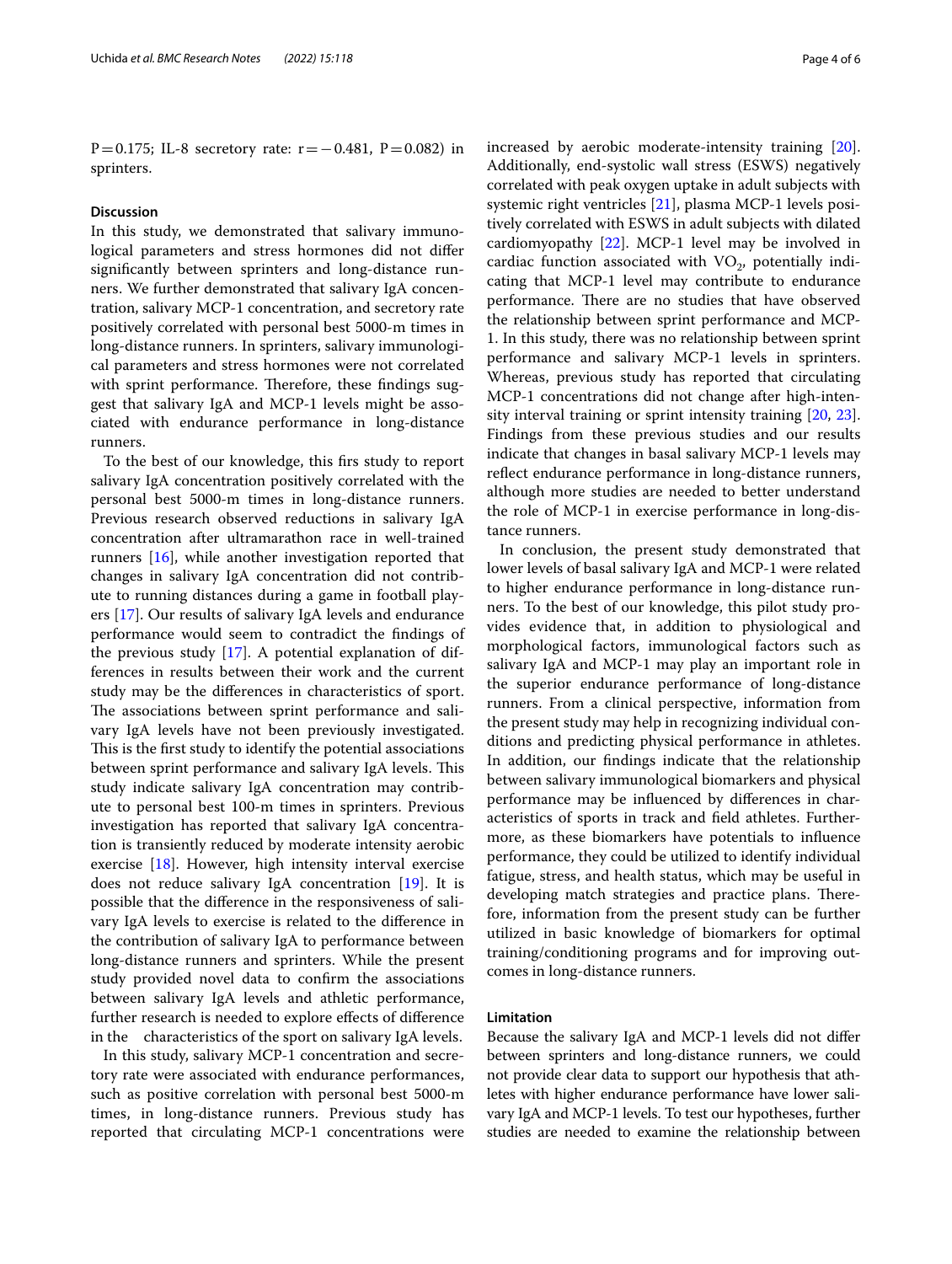endurance performance and salivary immunological biomarkers in other sports. Additionally, sprint performancerelated immunological markers and stress hormones in saliva were not found in sprinters. To assess sprint performance-related salivary biomarkers in sprinters, further studies are needed. Because we included only collegiate sprinters and endurance runners in this study, the observed associations may not be applicable to other athletic populations. Further research is needed for the non-athlete and other sports athlete. Lastly, we cannot eliminate potential efects of diferent training cycles, competitive levels or competitive seasons on the observed associations between selected salivary markers and athletic performance. In the future, it is necessary to examine the contribution of the salivary markers to athletic performance during a competition season and training cycles.

#### **Abbreviations**

IgA: Immunoglobulin A; MCP-1: Monocyte chemotactic protein 1; IL-8: Interleukin-8.

#### **Acknowledgements**

We are grateful to all subjects who gave of their time and effort to participate in this study.

#### **Authors' contributions**

MU and TS conceived and designed the experiment; MU, TS and MT performed experiments; MU analyzed data; MU, TS, MT and TI interpreted results of experiments; MU and MT wrote the manuscript; MU, TS, MT and TI wrote (review and editing). All authors read and approved the fnal manuscript.

#### **Funding**

There were no specifc grants or funding for the present study.

#### **Availability of data and materials**

Data will be provided the corresponding author (M.U.) upon request.

#### **Declarations**

### **Ethics approval and consent to participate**

This study was approved by the Ethics Committee of Ritsumeikan University (BKC-IRB-2017-009). Informed written consent was obtained from all participants.

#### **Consent for publication**

Not applicable.

#### **Competing interests**

The authors declare that they have no competing interests.

#### **Author details**

<sup>1</sup> Ritsumeikan-Global Innovation Research Organization, Ritsumeikan University, 1-1-1 Nojihigashi, Kusatsu, Shiga 525-8577, Japan. <sup>2</sup>Research Organization of Science and Technology, Ritsumeikan University, Kusatsu, Shiga, Japan. 3 <sup>3</sup> Faculty of Sport and Health Science, Ritsumeikan University, Kusatsu, Shiga, Japan.

Received: 29 September 2021 Accepted: 1 March 2022

#### **References**

- <span id="page-4-0"></span>1. Lee EC, Fragala MS, Kavouras SA, Queen RM, Pryor JL, Casa DJ. Biomarkers in sports and exercise: tracking health, performance, and recovery in athletes. J Strength Cond Res. 2017;31(10):2920–37.
- <span id="page-4-1"></span>2. Carrasco GA, Van de Kar LD. Neuroendocrine pharmacology of stress. Eur J Pharmacol. 2003;463(1–3):235–72.
- <span id="page-4-2"></span>3. Urhausen A, Gabriel H, Kindermann W. Blood hormones as markers of training stress and overtraining. Sports Med. 1995;20(4):251–76.
- <span id="page-4-3"></span>4. Mackinnon LT. Immunity in athletes. Int J Sports Med. 1997;18(1):62–8.
- <span id="page-4-4"></span>5. Gleeson M, McDonald WA, Pyne DB, Cripps AW, Francis JL, Fricker PA, Clancy RL. Salivary IgA levels and infection risk in elite swimmers. Med Sci Sports Exerc. 1999;31(1):67–73.
- <span id="page-4-5"></span>6. Santos JMBD, Bachi ALL, Luna Junior LA, Foster R, Sierra APR, Benetti M, Araújo JR, Ghorayeb N, Kiss MAPD, Vieira RP, Bullens DMA, Vaisberg M. The relationship of IL-8 and IL-10 myokines and performance in male marathon runners presenting exercise-induced bronchoconstriction. Int J Environ Res Public Health. 2020;17(8):2622.
- <span id="page-4-6"></span>7. White GE, West SL, Caterini JE, Di Battista AP, Rhind SG, Wells GD. Massage therapy modulates infammatory mediators following sprint exercise in healthy male athletes. J Funct Morphol Kinesiol. 2020;5(1):9.
- <span id="page-4-7"></span>8. Arruda M, Aoki MS. Salivary IgA response and upper respiratory tract infection symptoms during a 21-week competitive season in young soccer players. J Strength Cond Res. 2014;28(2):467–73.
- <span id="page-4-8"></span>9. Filaire E, Duché P, Lac G. Effects of training for two ball games on the saliva response of adrenocortical hormones to exercise in elite sportswomen. Eur J Appl Physiol. 1998;77(5):452–6.
- <span id="page-4-9"></span>10. Lac G, Maso F. Biological markers for the follow-up of athletes throughout the training season. Pathol Biol. 2004;52(1):43–9.
- <span id="page-4-10"></span>11. Yi TC, Moochhala S. Mini-review article-current opinion on salivary biomarkers as a measurement for stress and fatigue. Open Biomark J. 2013;6:9–14.
- <span id="page-4-11"></span>12. Miyamoto-Mikami E, Murakami H, Tsuchie H, Takahashi H, Ohiwa N, Miyachi M, Kawahara T, Fuku N. Lack of association between genotype score and sprint/power performance in the Japanese population. J Sci Med Sport. 2017;20(1):98–103.
- 13. Loturco I, Kobal R, Kitamura K, Fernandes V, Moura N, Siqueira F, Cal Abad CC, Pereira LA. Predictive factors of elite sprint performance: infuences of muscle mechanical properties and functional parameters. J Strength Cond Res. 2019;33(4):974–86.
- 14. Suga T, Terada M, Tanaka T, Miyake Y, Ueno H, Otsuka M, Nagano A, Isaka T. Calcaneus height is a key morphological factor of sprint performance in sprinters. Sci Rep. 2020;10(1):15425.
- <span id="page-4-12"></span>15. Ueno H, Suga T, Takao K, Tanaka T, Misaki J, Miyake Y, Nagano A, Isaka T. Association between forefoot bone length and performance in male endurance runners. Int J Sports Med. 2018;39(4):275–81.
- <span id="page-4-13"></span>16. Nieman DC, Dumke CI, Henson DA, Anulty SRM, Anulty LSM, Lind RH, Morrow JD. Immune and oxidative changes during and following the Western States Endurance Run. Int J Sports Med. 2003;24(7):541–7.
- <span id="page-4-14"></span>17. Peñailillo L, Maya L, Niño G, Torres H, Zbinden-Foncea H. Salivary hormones and IgA in relation to physical performance in football. J Sports Sci. 2015;33(20):2080–7.
- <span id="page-4-15"></span>18. Matsubara Y, Shimizu K, Tanimura Y, Miyamoto T, Akimoto T, Kono I. Efect of acupuncture on salivary immunoglobulin A after a bout of intense exercise. Acupunct Med. 2010;28(1):28–32.
- <span id="page-4-16"></span>19. Walsh NP, Blannin AK, Clark AM, Cook L, Robson PJ, Gleeson M. The efects of high-intensity intermittent exercise on saliva IgA, total protein and alpha-amylase. J Sports Sci. 1999;7(2):129–34.
- <span id="page-4-17"></span>20. Middelbeek RJW, Motiani P, Brandt N, Nigro P, Zheng J, Virtanen KA, Kalliokoski KK, Hannukainen JC, Goodyear LJ. Exercise intensity regulates cytokine and klotho responses in men. Nutr Diabetes. 2021;11(1):5.
- <span id="page-4-18"></span>21. Giardini A, Lovato L, Donti A, Formigari R, Oppido G, Gargiulo G, Picchio FM, Fattori R. Relation between right ventricular structural alterations and markers of adverse clinical outcome in adults with systemic right ventricle and either congenital complete (after Senning operation) or congenitally corrected transposition of the great arteries. Am J Cardiol. 2006;98(9):1277–82.
- <span id="page-4-19"></span>22. Adamopoulos S, Parissis JT, Paraskevaidis I, Karatzas D, Livanis E, Georgiadis M, Karavolias G, Mitropoulos D, Degiannis D, Kremastinos DT. Efects of growth hormone on circulating cytokine network, and left ventricular contractile performance and geometry in patients with idiopathic dilated cardiomyopathy. Eur Heart J. 2003;24(24):2186–96.